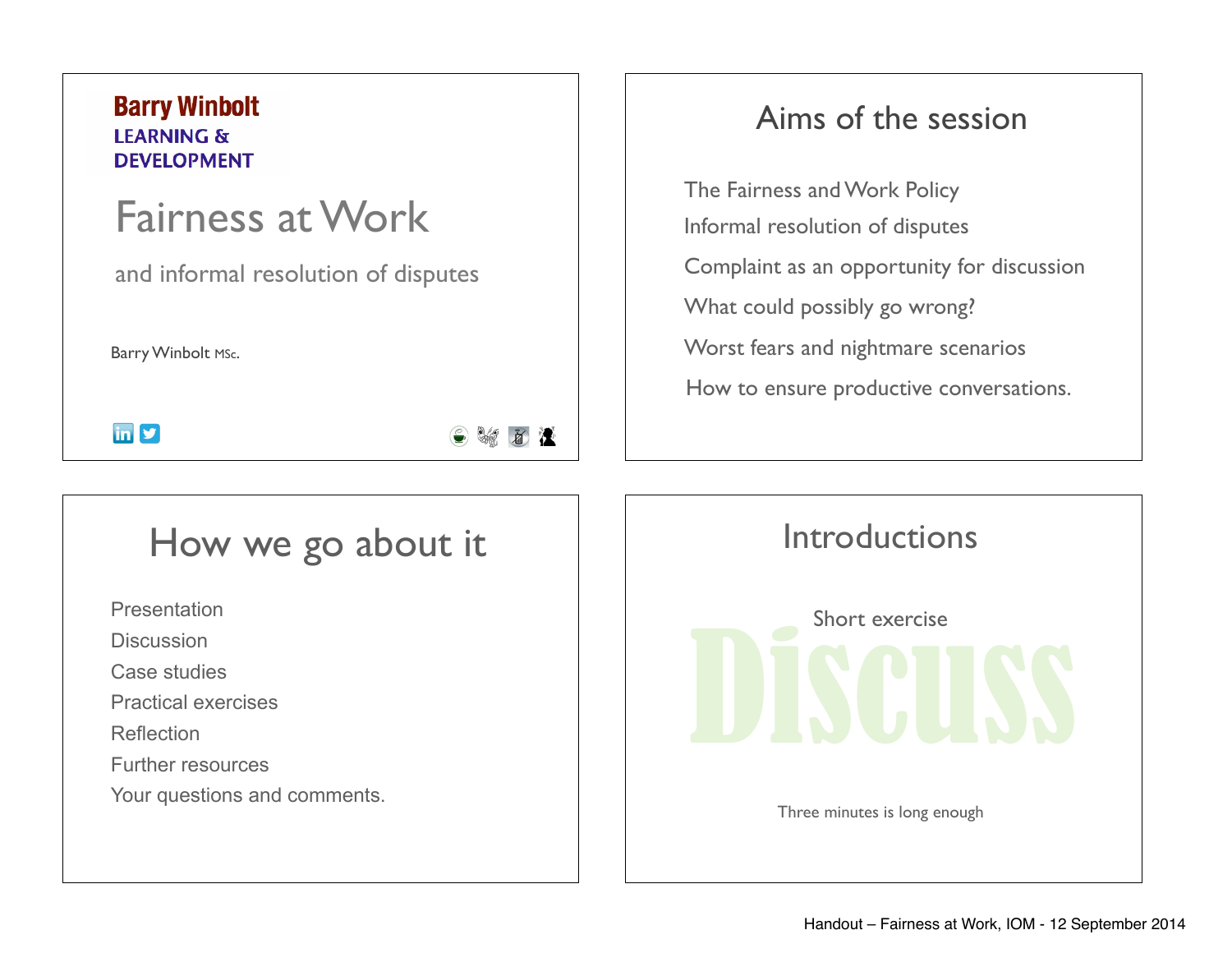# good value for you!<br>What will you be able to do better or What will make today good value for you?

What will you be able to do better or

differently as a result of today?

5 minutes

### Fairness at Work

*Best described as treating others as you would wish to be treated – with respect and in a way that protects their dignity.* 

*Fairness at Work covers many different aspects – from race to religious belief, from gender to sexual orientation.* 

#### Why it is needed

Reduced performance Rise in accidents and mistakes Lowered corporate reputation Staff turnover: loss of talent and absenteeism Strained loyalty: distrust, sabotage, resentment, incivility Decreased communication Potential workplace aggression or violence Direct costs (legal liability etc). *Fox & Stallworth, 2008*

#### An organisational response

Publish a clear policy on what is acceptable Promote a climate in which staff are treated: fairly and consistently with dignity and respect. Provide specific guidance and mechanisms for: prevention of unacceptable behaviour handling incidents and complaints.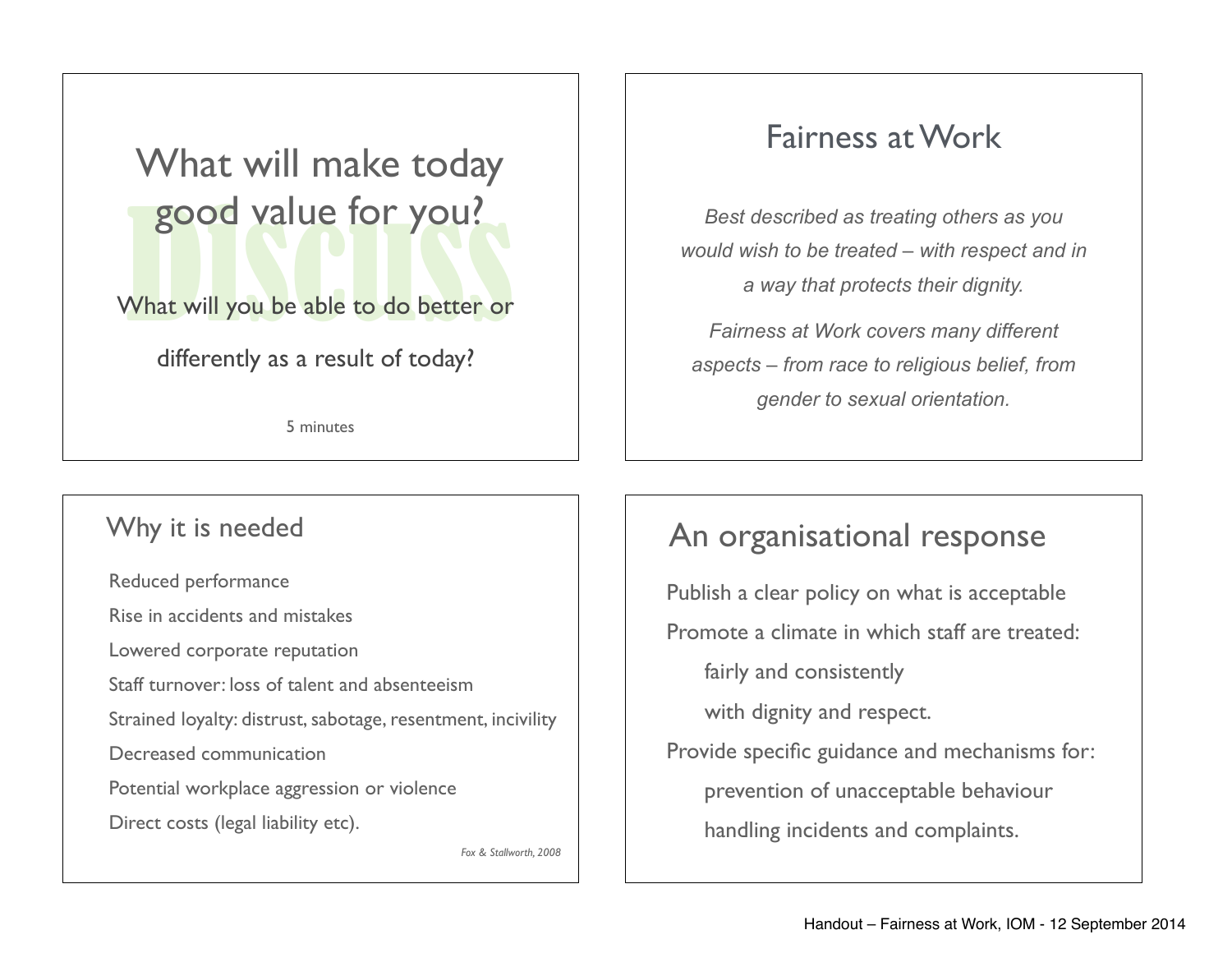#### Three-step prevention

The topic is openly discussed and understood

Organisational commitment to dignity at work

Informal, democratic support and guidance for everyone to resolve incidents.

## A positive working environment

Trust and support at all levels Shared view of organisational goals Effective policy and guidelines Genuine concern for quality of working life Warm and friendly environment Conflict is discussed and resolved quickly Empowerment rather than power politics Individual 'buy-in' to the spirit of the policy.



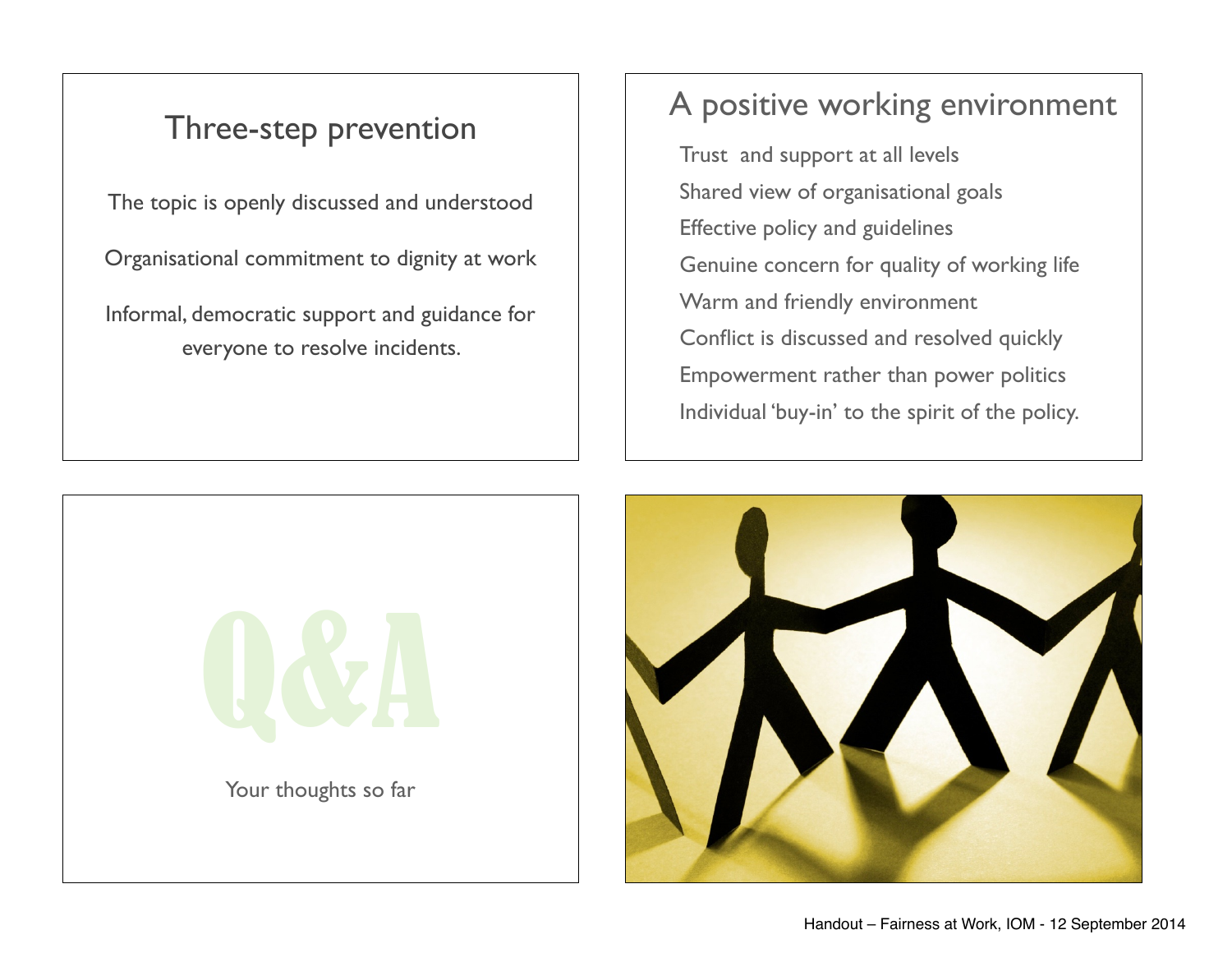





Complaints as information, not used as an attack Separate intention from impact A collaborative spirit of enquiry Establish the aims of both parties Agree the purpose of the conversation Decide on next actions.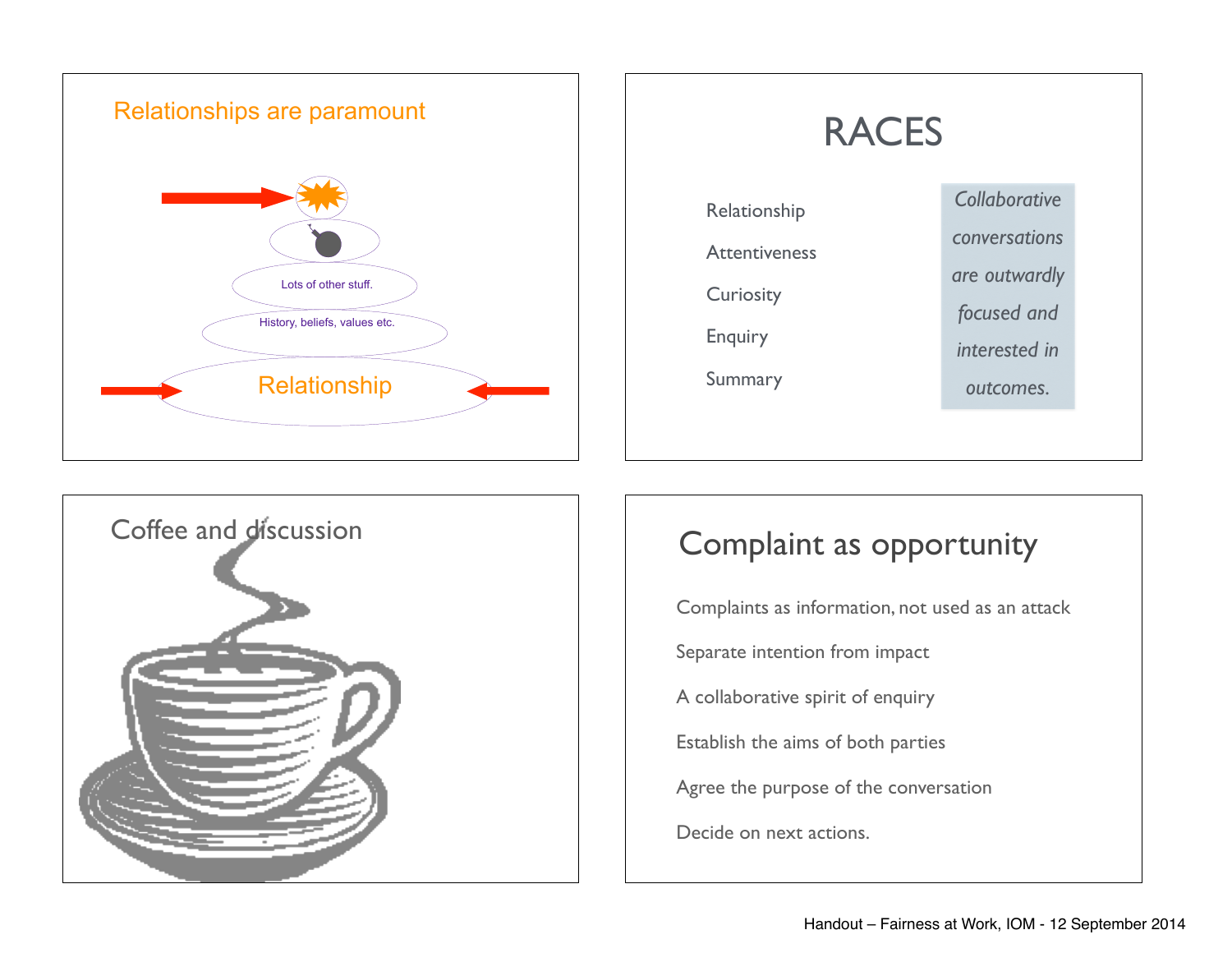"The problem is not the problem"

Find out what needs to be satisfied for the complaining to stop.

# Use questions well

Creative questions shift the power

Questions can control the interaction

Questions engage and build rapport.

# Leading with questions

A & B participate

A listens to B's topic for five minutes

A is only allowed to ask B questions

No other form of discussion is allowed

Through the use of questions only, lead B to discover their own solution or way forward.

A must aim to get specific answers (SMART)

On signal, summarise, congratulate, and close.

Pairs – 5 minutes

#### Handling negative behaviour

Know your outcome

Be clear about what you expect or want

Ask questions

Adopt a position of curiosity

Open a conversation

Don't push for a conclusion.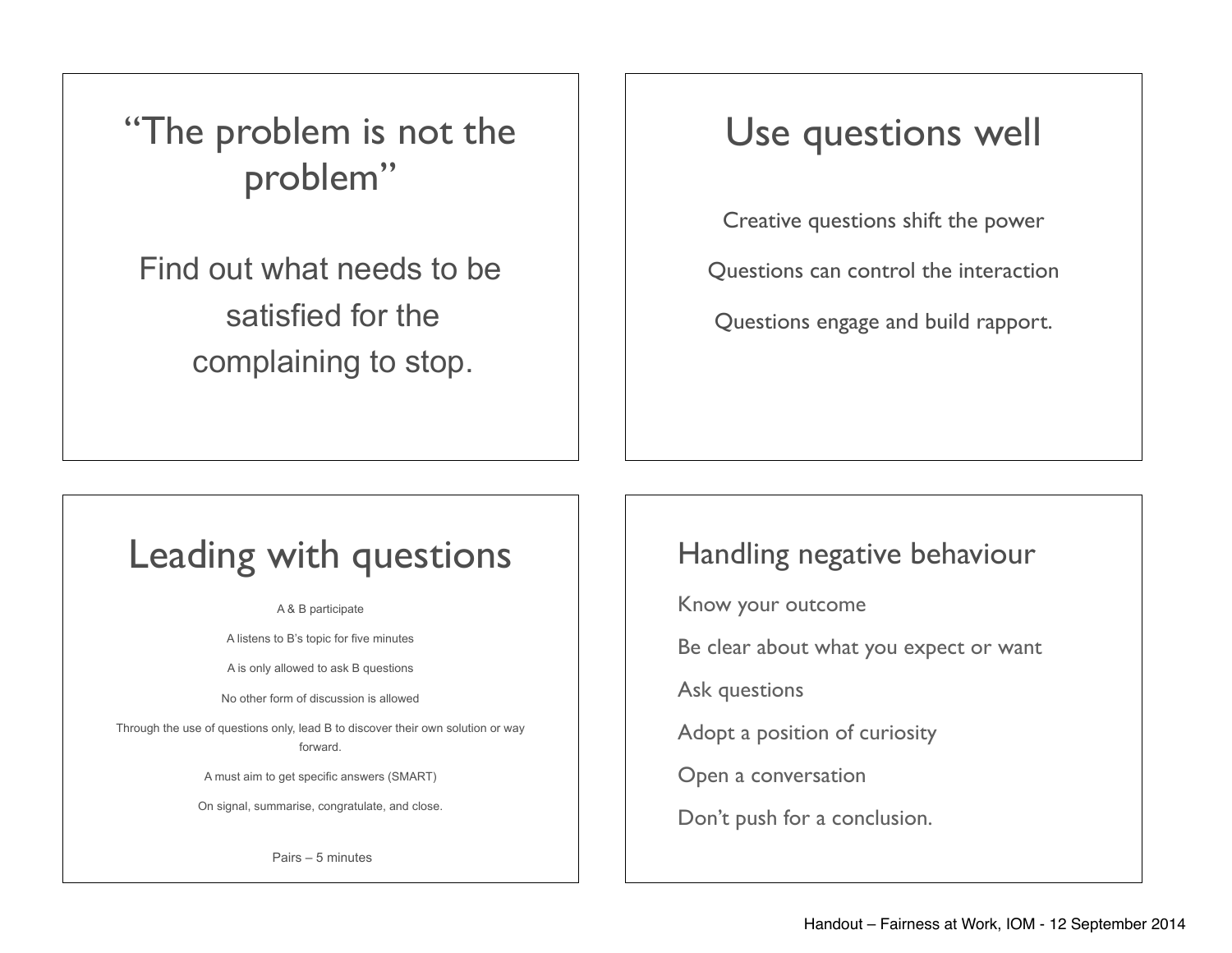

How to avoid confrontation

Surface assumptions

Focus on interests

Collaboration not confrontation